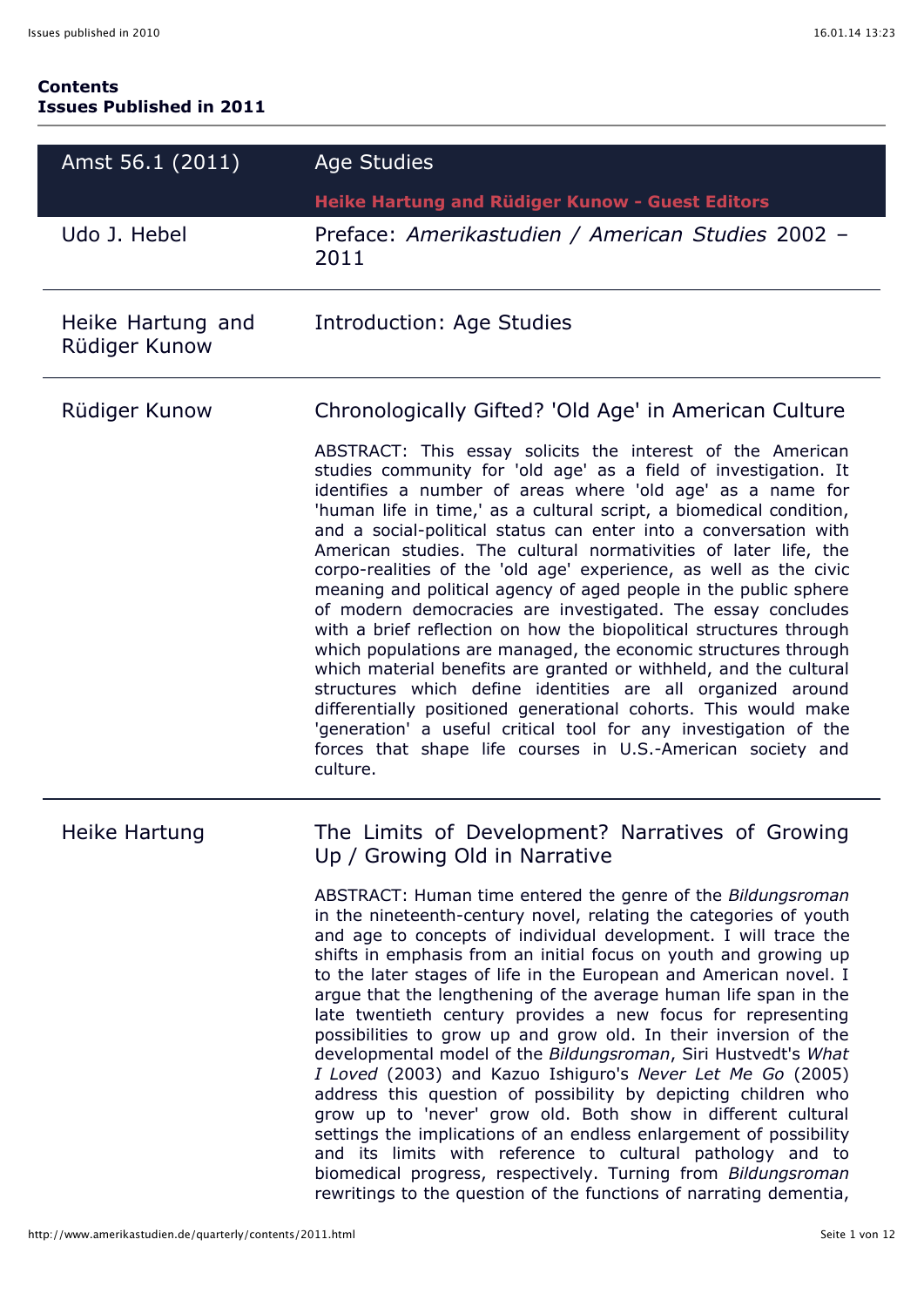a further consequence of longevity for developmental models is addressed in the narrative connection between memory, aging, and narrating the self. This connection will be traced in a comparison of the metaphoric functions of dementia in Ian McEwan's *Atonement* (2001) and Don DeLillo's *Falling Man* (2007).

#### Christoph Ribbat "Out of It"? Old Age and Photographic Portraiture ABSTRACT: The essay examines representations of old age in photographic portraiture, focusing on works by such prominent American photographers of the last few decades as Nicholas Nixon, Richard Avedon, and Fazal Sheikh. It shows how the new aging studies, in conjunction with critical photo-history, critique American images of aging as narratives of mere decline. Visual culture, these scholars point out, conflates self and appearance, makes youth a fetish, marginalizes the old, and thus plays an important role in a much larger social and cultural devaluation of old age. This essay questions this assumption, arguing that the camera's gaze doesn't necessarily identify the old as confused and in decline. Close readings of photographic images and series demonstrate how photographers like Avedon or Sheikh have created less constricting, more flexible representations of the old that transcend the problematic nature of the normative gaze. Nathan Carlin and Thomas R. Cole The Aging Bodies of Mickey Rourke and Marisa Tomei in *The Wrestler* ABSTRACT: This article examines the Golden Globe-winning film *The Wrestler* (2008), which starred Mickey Rourke and Marisa Tomei, in light of aging research. We focus on the roles of Rourke, who plays a wrestler, and Tomei, who plays a stripper, both of whom are represented as past their prime. We read the movie as a commentary on aging celebrities and performers, a commentary that functions on two levels: 1) internal to the movie, in which Rourke and Tomei are presented, to some extent, as common persons who have rather uncommon jobs, and 2) external to the movie, where Rourke and Tomei are members of the Hollywood elite, both of whom have functioned as sex symbols, sex symbols who are now past or moving past their prime. The bulk of our article focuses on the first level, but in our conclusion we address the second level. We argue that cultural representations of aging bodies, such as those found in *The Wrestler*, are ambiguous: They are, to some extent, both liberating and dehumanizing. This ambiguity, however, also

# Kate de Medeiros Self Stories in Older Age: Crafting Identities Using Small Moments from the Past

reflects the ambiguities of aging itself.

ABSTRACT: Questions of selfhood and identity in older age are often explored through life stories, where individuals select various experiences and events from which to form a cohesive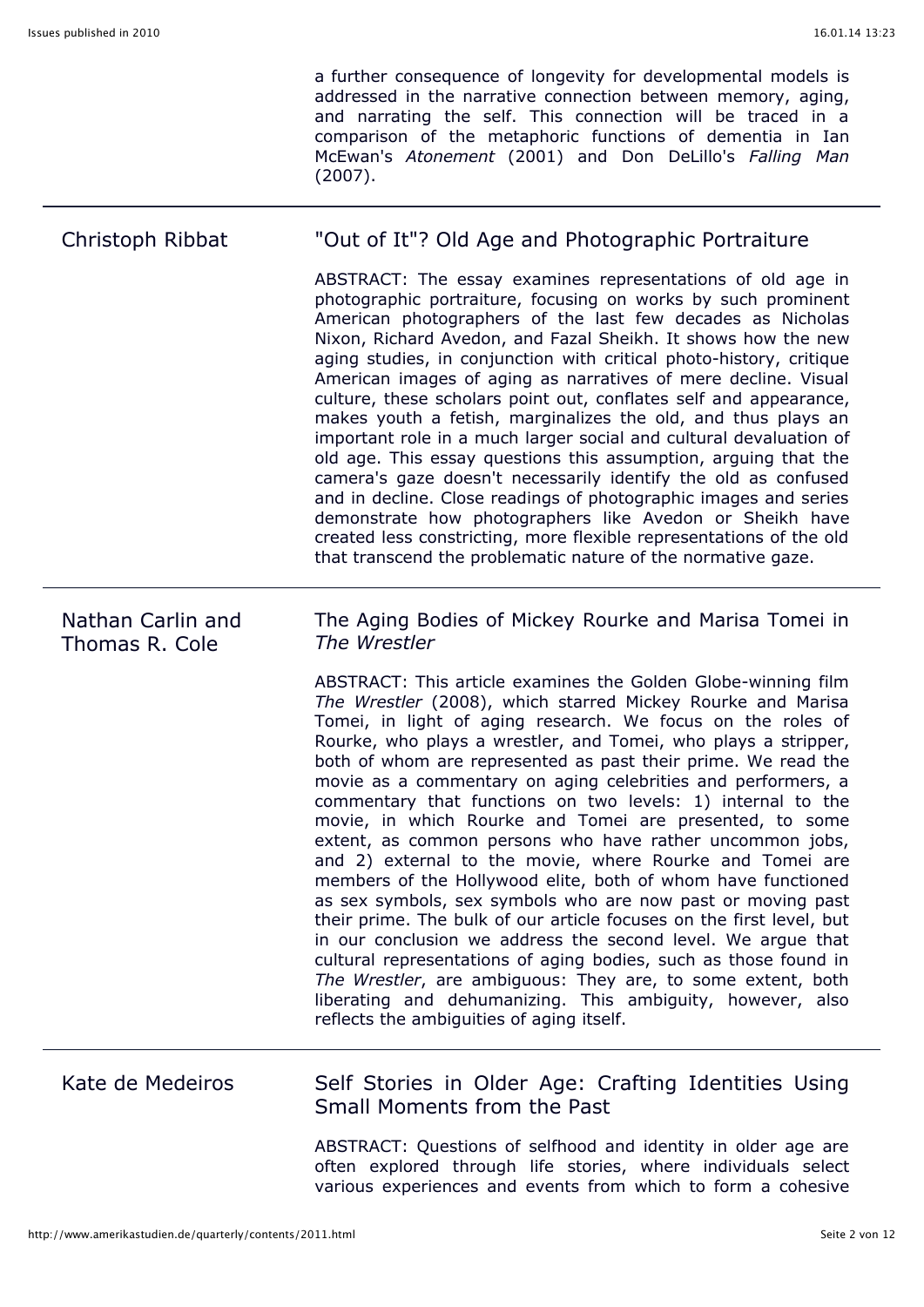narrative. The concept of 'self stories' describes an approach whereby instead of creating a single grand life narrative, participants bring together small, sometimes divergent and unrelated moments from their past to craft and re-craft their individual identities and expressions of self. To illustrate the potential of self stories in work on selfhood and identity in later life, I will present excerpts from several older adults who participated in a series of structured writing workshops. Story content and context as well as individuals' written descriptions of themselves point to the dynamic, complicated interplay among self, identity, and story as they are negotiated, expressed, and interpreted.

### Giovanna Micconi **Forum**: Ghosts of History: An Interview with William Demby

ABSTRACT: In this interview, William Demby retraces the steps that brought him from childhood in segregated America to his present life, chronicling his experiences as an African American GI in World War II and, later, from the late forties to the midsixties, as an expatriate in Italy. Stories from Demby's life are here interwoven with a discussion of his literary works. The interview highlights how his wartime experiences and his years spent in Italy—an Italy marked by intense cultural production, lively political debate, and profound social change—influenced his literary decisions and shaped his views on race, politics, and art.

| Amst 56.2 (2011) |                                                                                                                                                                                                                                                                                                                                                                                                                                                                                                                                                                                                                                                                                                                                                                                                                                                                                                                                          |
|------------------|------------------------------------------------------------------------------------------------------------------------------------------------------------------------------------------------------------------------------------------------------------------------------------------------------------------------------------------------------------------------------------------------------------------------------------------------------------------------------------------------------------------------------------------------------------------------------------------------------------------------------------------------------------------------------------------------------------------------------------------------------------------------------------------------------------------------------------------------------------------------------------------------------------------------------------------|
| Oliver Scheiding | <b>Mission Statement</b>                                                                                                                                                                                                                                                                                                                                                                                                                                                                                                                                                                                                                                                                                                                                                                                                                                                                                                                 |
| Mischa Honeck    | Abolitionists from the Other Shore: Radical German<br>Immigrants and the Transnational Struggle to End<br><b>American Slavery</b>                                                                                                                                                                                                                                                                                                                                                                                                                                                                                                                                                                                                                                                                                                                                                                                                        |
|                  | ABSTRACT: The 1850s in the United States are commonly<br>remembered as a time of fierce controversy over the westward<br>expansion of slavery; yet they were also a period of mass<br>immigration. Simultaneous to the escalating sectional conflict,<br>emigration from Europe soared to record numbers, further<br>exacerbating debates over race, nationality, and citizenship in<br>the young republic. In a climate of increased worries about the<br>nation's future, the arrival of German-speaking Forty-Eighters,<br>refugees of the failed European Revolutions of 1848/49, fueled<br>existing apprehensions among the older settlers. The following<br>article offers a fresh appraisal of these exiled democrats during<br>the run-up to the Civil War and beyond by probing their<br>relationship to another group of beleaguered agitators, America's<br>abolitionists. It outlines how individuals from both camps joined |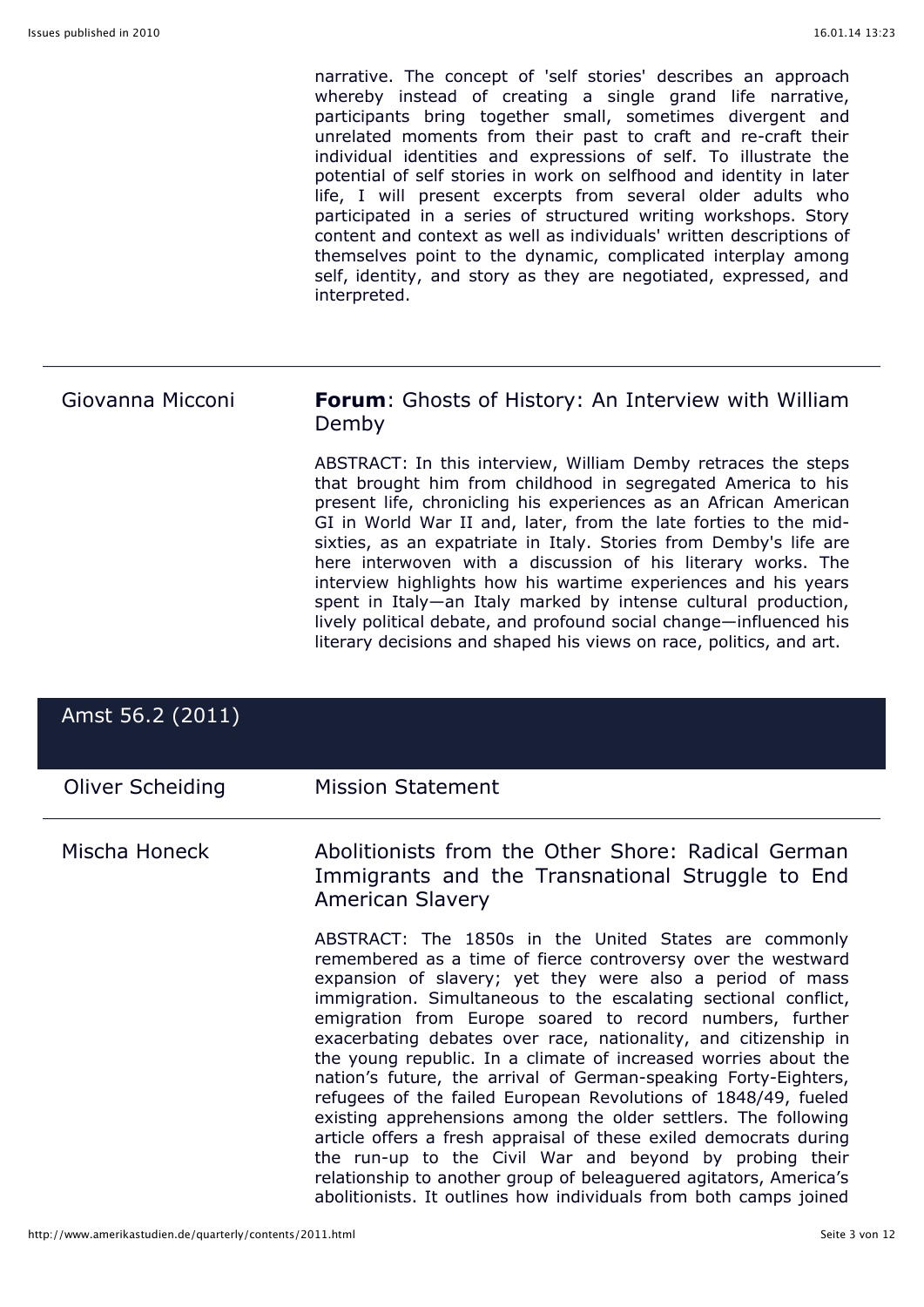forces in the long, often dangerous battle to eliminate slavery and argues that cooperation shaped the activists' social and political identities in a society steeped in racist and nativist thought. Adding the experience of radical German émigrés to the abolitionist struggle, it elucidates how immigration affected American conversations over slavery, race, and emancipation. Most significantly, the article gauges the extent to which the alliance between Forty-Eighters and abolitionists challenged prevailing concepts of freedom and equality in a transatlantic age of racial construction and nation-making.

## Michael Boyden Singing *Hail Columbia* in German and English: Carl Schurz's Sequential Bilingualism

ABSTRACT: This article focuses on the bicultural and bilingual legacy of the German-born Senator, diplomat, Civil War General, and man of letters Carl Schurz (1829-1906). Particular attention is devoted to Schurz's autobiography, the first part of which, dealing with his youth in Germany up to the 1848 revolution and his exile, was written in his mother tongue, while the second part about his American career was composed in English. The aim of the article is to draw renewed attention to the bilingual dimension of Schurz's *Lebenserinnerungen—Reminiscences* in order to rethink accepted notions on migration and assimilation. I argue that while on a surface level, through its narration of Schurz's impressive rise to fame as an American orator and writer, the memoir bespeaks an integrationist perspective on immigration, this interpretation is in need of revision if we take into consideration the divergences between the German and English versions of the book.

#### Alexandra Ganser *Lap Dancing for Mommy*: Queer Intermediality, Chick Lit, and Trans-Generational Feminist Mediation in Erika Lopez's Illustrated Narratives

ABSTRACT: Erika Lopez has been active as a performance artist, writer, and graphic novelist since the 1990s. Lopez's work is emblematic of a transition from second-wave feminism and identity-based lesbian activism to a third-wave, queer approach to gender, sexual, and other difference categories, using humor and a creative politics of the in-between which disturbs generational, sexual, gendered, and ethnic binarisms alike. This essay examines how, through the use of intermedial spaces and gaps, such work accomplishes a mediation between two generations of feminists that are often set in opposition in contemporary debates, and argues for the importance of a verbal and visual bridging of the feminist generation gap. Texts like Lopez's, this article argues, critically negotiate a collective feminist memory, acknowledging difference but not division.

Michael Dellwing Pragmatismus und die Hoffnung auf Solidarität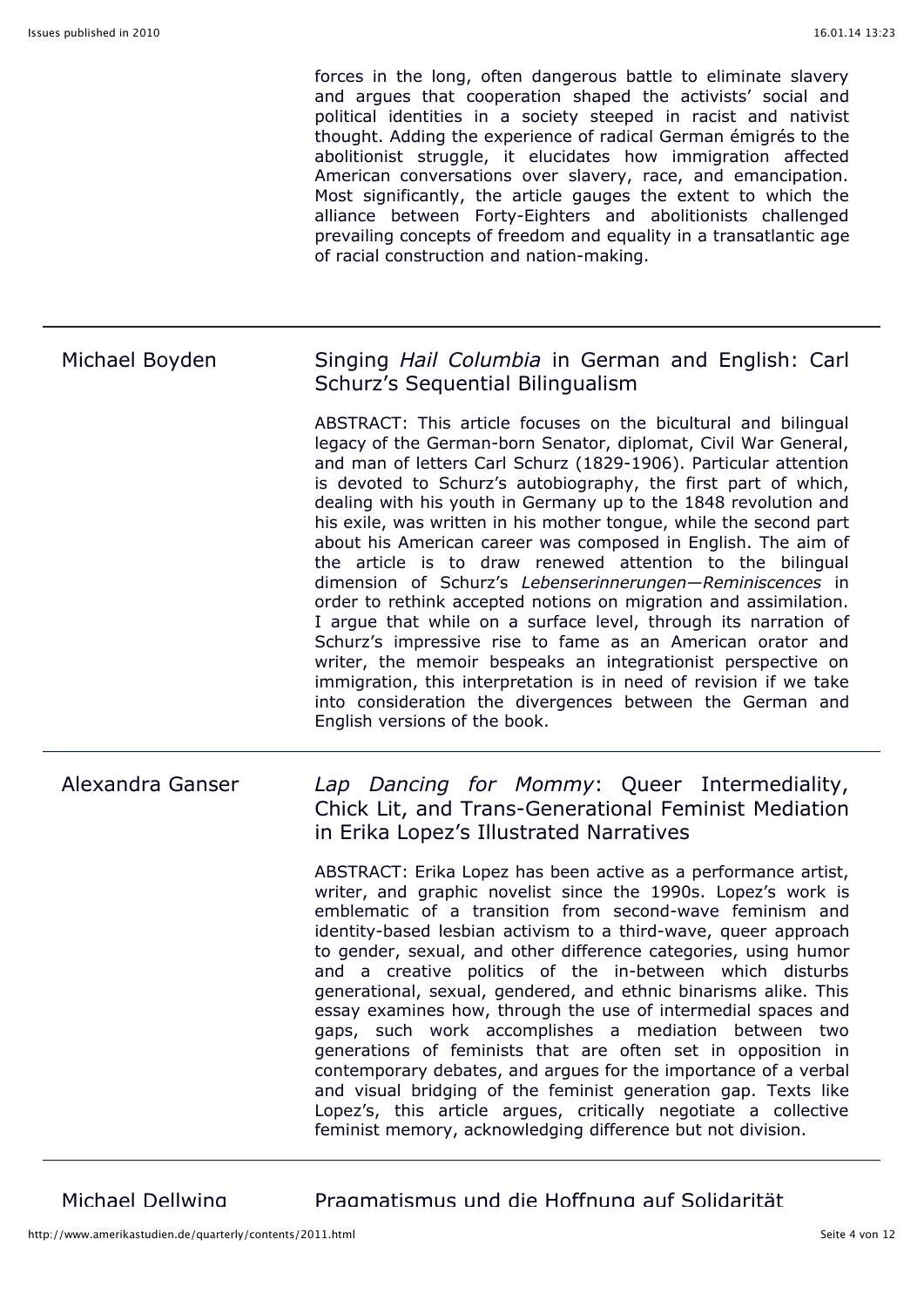ABSTRACT: Durkheim's and Horkheimer's critiques pragmatism have often been portrayed as misunderstandings. However, a pragmatist perspective contradicts itself if it claims that its opponents missed the 'true meaning of a text.' Reorienting the discussion towards ideas of truth is equally uninteresting for the pragmatist. The present paper wishes to frame the discussion around the concept of hope instead. For this purpose, the critiques of pragmatism are seen as 'foundationalist theory hope' and 'anti-foundationalist theory hope.' The paper offers a pragmatic concern with hope as a rebuttal.

Susanne Leikam and Klara Stephanie Szlezák

Publications in American Studies from German-Speaking Countries, 2010

Amst 56.3 (2011)

Horst Dippel Die Lincoln-Rezeption in Deutschland

Michael Dellwing Pragmatismus und die Hoffnung auf Solidarität

ABSTRACT: The stereotype of Abraham Lincoln as the ideal statesman has appealed not only to Americans, but to Germans and many others whose nations have experienced the violence of long-lasting and bloody war. German appreciation of Lincoln is particularly reflected in the various intellectual currents that span the ups and downs of modern German history. Consistent with the different stages of this history, Lincoln's noble resolution to save the Union can be seen in German political themes such as national unity, democracy, and reconciliation. Beside these notions, which were conditioned by the spirit of the respective epoch, an appreciation of a more timeless character prevails in the admiration of Lincoln's humanity, balancing his role as President and commander-in-chief. This article examines one hundred fifty years of German comments on Lincoln. It analyzes features that remain common over time as well as those that express the spirit of the historical era in which they were written, in particular the decades from 1865 through 1918, the Weimar Republic and the Nazi years, and the more recent period since 1945.

Andrea Franzius Forging Music into Ideology: Charles Seeger and the Politics of Cultural Pluralism in American Domestic and Foreign Policy

> ABSTRACT: This article analyzes the ways in which a group of American leftwing composers and intellectuals, most notably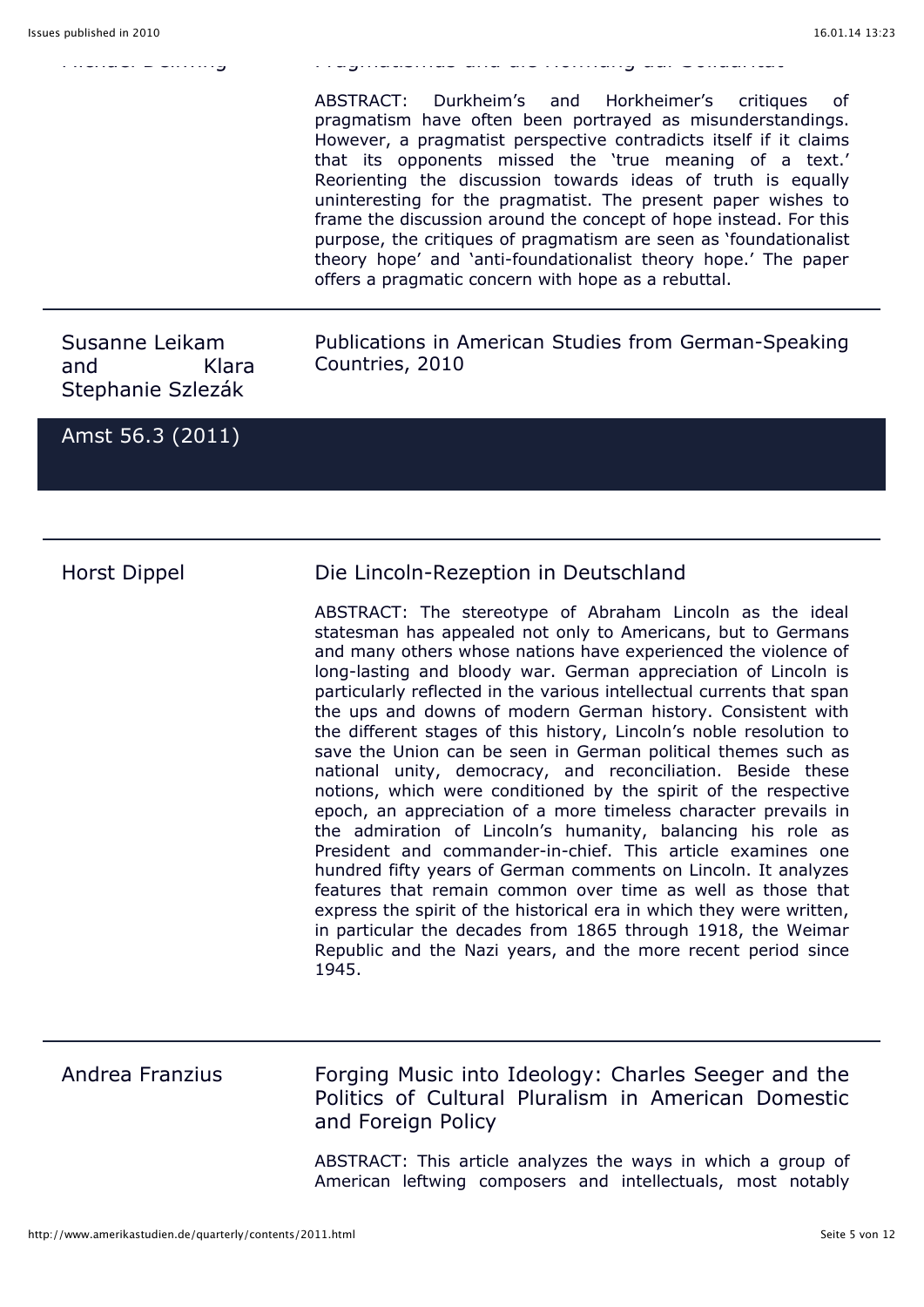Charles Seeger and Henry Cowell, as well as anthropologist Melville Herskovits, turned music into a political and policy tool during the New Deal years and World War II, thereby helping to create the cultural, intellectual, and institutional foundations for the cultural Cold War. It explores how under diverse national and international cultural influences the composers tried to find a new national idiom, and finally explored notions of cultural pluralism tied to humanist universalism as a bond between America's different population groups. When the war shifted the focus toward countering what the government perceived as a threatening German and Italian cultural infiltration of its Latin American neighbors, the composers were marshaled to serve the U.S. government's first official cultural foreign policy. Now headlined under the notion of an internationalist cultural pluralism, music seemed especially well suited to function as a universal lingua franca to counter Axis claims to it and provide the needed cultural bond for the creation of a defensive hemispheric ecumene. At stake here was nothing less than the definition of American national identity and its role in the world. However, the effort to use American music to build and consolidate hemispheric and global alliances by projecting an image of U.S. pluralist, i.e., anti-racist and egalitarian, intentions also revived and extended hegemonic claims.

### Christoph Schaub Brooklyn Cosmopolitanisms: Situated Imaginations of Metropolitan Cultures in Paul Auster's *The Brooklyn Follies* and Mos Def's *Black on Both Sides*

ABSTRACT: The article starts from the premise that studies of literature and rap music should be combined in order to investigate the complexities of contemporary aesthetic experiences of metropolitan cultures. Therefore, it puts into conversation the works of rap artist Mos Def and of novelist Paul Auster by way of a comparative close reading. Focusing on how social and cultural diversity and division, social fragmentation, and cosmopolitanism are staged, it explores the ways these works are characterized by tensions between foregrounded narratives of cosmopolitan inclusion and unspoken exclusions. Employing an intersectional approach and drawing on feminist standpoint theory, the article delineates the "limited location[s]" (Haraway 583) from which these artists imagine metropolitan cultures. Arguing that their imaginations of Brooklyn, NY, are respectively informed by a 'black subaltern cosmopolitanism' (Mos Def) and a '(white, middle-class) cosmopolitanism of the American Dream' (Auster), the article calls for an analytical understanding and a political construction of cosmopolitanism as fundamentally situated.

| Andrew           |  |
|------------------|--|
| Christopher West |  |

#### Metaphor in Rae Armantrout's *Veil*

ABSTRACT: Rae Armantrout sees language as an intermediary that intervenes in the individual's relationship with the world. It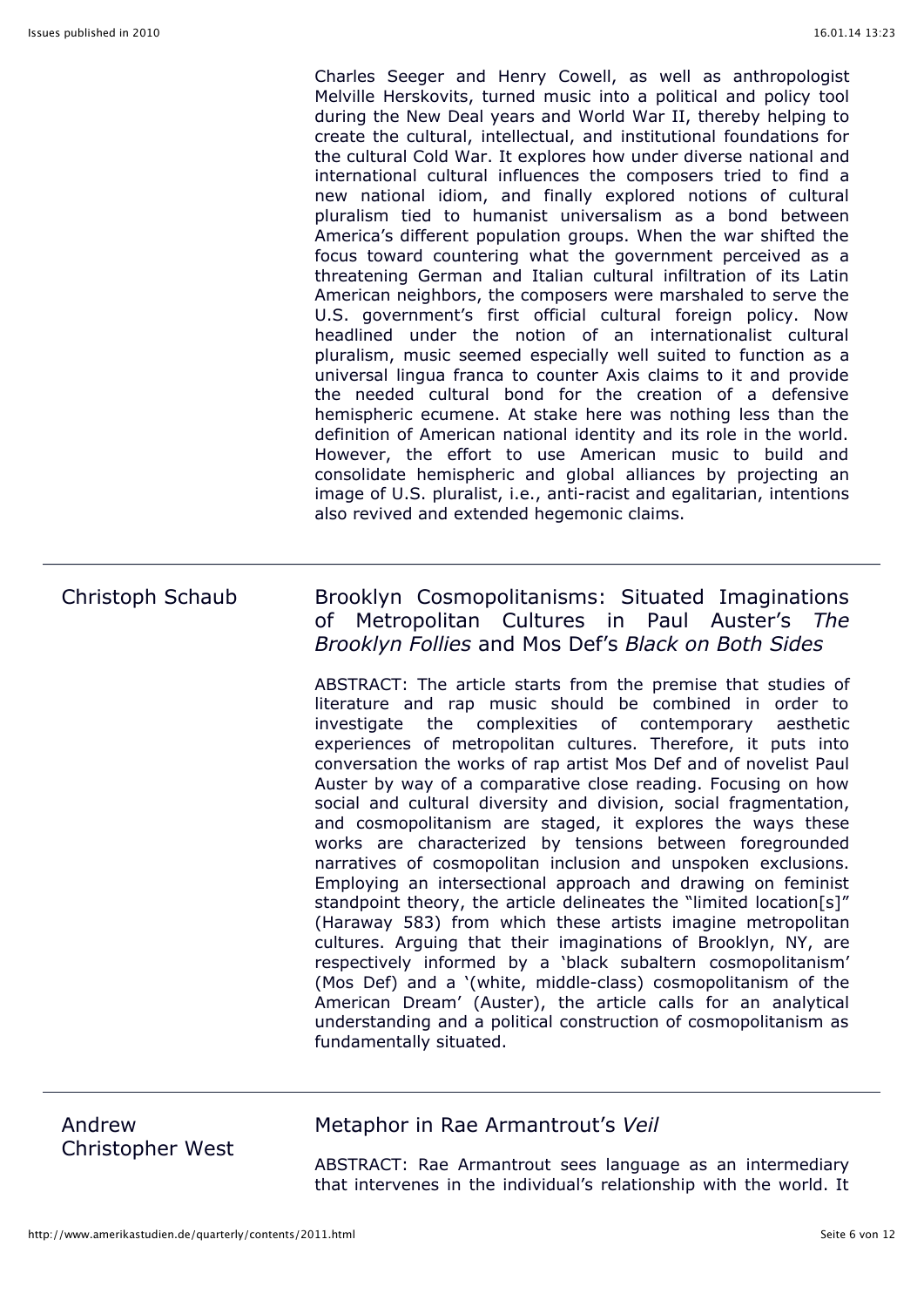is an intervention that invariably adulterates the individual's experience of that world. Though she understands that this intervention may be irremediable, Armantrout remains bothered by language's obfuscations and impositions. Unable to rid herself of this perturbation, she finds herself with an unflagging need to make her reader aware of language's so often unproductive work. Armantrout seeks to deconstruct metaphor as a figure of speech, turning it into what, in an interview with Daniel Kane, she calls "anti-metaphor." In so doing, Armantrout aims to prevent the reader from moving through metaphor, and so through language, to the world, leaving the reader nothing to be aware of but metaphor, but language. Yet the cognitive linguist George Lakoff has mounted a compelling argument for an understanding of the individual, language, and the world not as discrete things whose interdependence makes impossible any seeing of the world as it is, but as one continuous thing whose enactment presupposes a seeing of the world as it is. As he understands it, metaphor is not a figure of speech but a way of thinking that societies, communities, individuals, as loci of thought, use to frame a construal of the world that will motivate the language that shapes that world into something in and with which they can act. Lakoff's re-formulation suggests that Armantrout's project is problematic in three ways: First, only by making language (and metaphor) that to which her antimetaphors refer can she focus the reader's attention on the intermediary itself; second, Armantrout's anti-metaphors, when successful as deconstructions of metaphor, still do not prevent the reader from moving through them to the concepts evoked by them and so the world entwined in those concepts; third, Armantrout's anti-metaphors cannot escape the troublesome irony that they rely on any number of basic conceptual metaphors in order to communicate the stance that they take against metaphor.

#### Dorothea Buehler Below the Surface: Female Sexuality in Gloria Naylor's *Bailey's Café*

ABSTRACT: Scriptural portrayals of women, such as the biblical narrative of Hagar, the Egyptian slave girl, have for centuries served as a point of reference for negotiating the complex system of sexual exploitation and victimization of black American women. Placing a shattered whore—virgin dichotomy at the center of her work, the African American novelist Gloria Naylor offers an ambivalent portrayal of a black community that challenges the prevalent cultural location of female sexuality within a white patriarchal society. This article attempts to throw light on Naylor's liberationist and revisionist writing as an African American novelist, and to closer identify her endeavor to arrive at an image of black womanhood that is 'whole' rather than fractured due to centuries of stigmatization by misogynist Judeo-Christian traditions as well as sexual and spiritual enslavement.

Christa **Forum** "We need Martin more than ever": Interview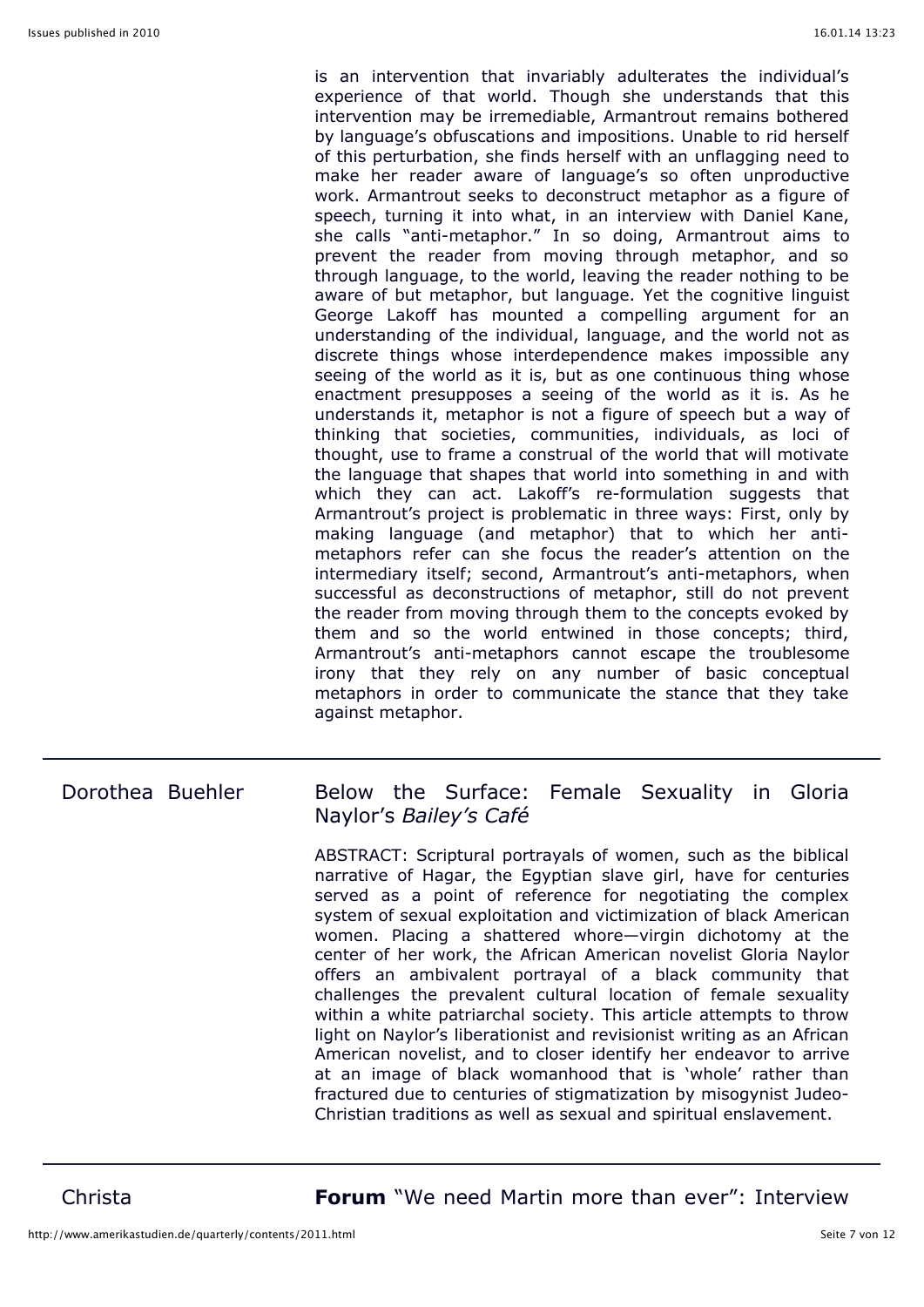#### Buschendorf

#### with Cornel West on Martin Luther King, Jr., August 2011

ABSTRACT: This interview is part of a larger project on the African American intellectual tradition and its impact on today's ongoing struggle for justice and equality. In two earlier, as yet unpublished, conversations that were recorded in 2009 and 2010, Cornel West and I discussed Frederick Douglass and W. E. B. Du Bois. We are concerned with the special challenges of black public intellectuals and activists, e.g., with the impediments deriving from their position as outsiders in society; we consider the philosophical and political voices that helped form their own thinking as well as the social conditions that shaped them; and we reflect on the role of religion in their lives and its specific function in the black community. While Cornel West has written extensively on the black intellectual tradition in the past, his current emphasis is on the radical nature of African American political thought and its universal suppression in collective memory. As a public intellectual and activist who builds upon this very tradition, he attempts to lay bare and revitalize its revolutionary core for the sake of the radicalization of contemporary debates.

| Amst 56.4 (2011)                                  | American Comic Books and Graphic Novels                                                                                                                                                                                                                                                                                                                                                                                                                                                                                                                                                                                                                                                                                                                                                                                                                                                                                                                                                                                                                                                                                                                                                                                                   |  |
|---------------------------------------------------|-------------------------------------------------------------------------------------------------------------------------------------------------------------------------------------------------------------------------------------------------------------------------------------------------------------------------------------------------------------------------------------------------------------------------------------------------------------------------------------------------------------------------------------------------------------------------------------------------------------------------------------------------------------------------------------------------------------------------------------------------------------------------------------------------------------------------------------------------------------------------------------------------------------------------------------------------------------------------------------------------------------------------------------------------------------------------------------------------------------------------------------------------------------------------------------------------------------------------------------------|--|
|                                                   | Daniel Stein, Christina Meyer, Micha Edich (guest editors)                                                                                                                                                                                                                                                                                                                                                                                                                                                                                                                                                                                                                                                                                                                                                                                                                                                                                                                                                                                                                                                                                                                                                                                |  |
| Daniel Stein,<br>Christina<br>Meyer, Micha Edlich | Introduction: American Comic Books and Graphic<br><b>Novels</b>                                                                                                                                                                                                                                                                                                                                                                                                                                                                                                                                                                                                                                                                                                                                                                                                                                                                                                                                                                                                                                                                                                                                                                           |  |
| <b>Shane Denson</b>                               | Marvel Comics' Frankenstein: A Case Study in the<br>Media of Serial Figures                                                                                                                                                                                                                                                                                                                                                                                                                                                                                                                                                                                                                                                                                                                                                                                                                                                                                                                                                                                                                                                                                                                                                               |  |
|                                                   | ABSTRACT: This essay argues that Marvel's Frankenstein comics<br>of the 1960s and 1970s offer a useful case study in the dynamics<br>of serial narration, both as it pertains to comics in particular and<br>to the larger plurimedial domain of popular culture in general.<br>Distinguishing between linear and non-linear forms of narrative<br>seriality-each of which correlates with two distinct types of<br>series-inhabiting characters-I argue that Marvel's staging of the<br>Frankenstein monster mixes the two modes, resulting in a self-<br>reflexive exploration and interrogation of the comics' storytelling<br>techniques. Furthermore, I contend that this process sheds light<br>on the medial dynamics of serial figures—that is, characters such<br>as the monster (but also superheroes like Batman and Superman<br>or other figures like Tarzan and Sherlock Holmes) that are<br>adapted again and again in a wide variety of forms, contexts,<br>and media. Though narrative continuity may be lacking between<br>the repeated stagings of serial figures, non-diegetic traces of<br>previous incarnations accumulate on such characters, allowing<br>them to move between and reflect upon medial forms, never |  |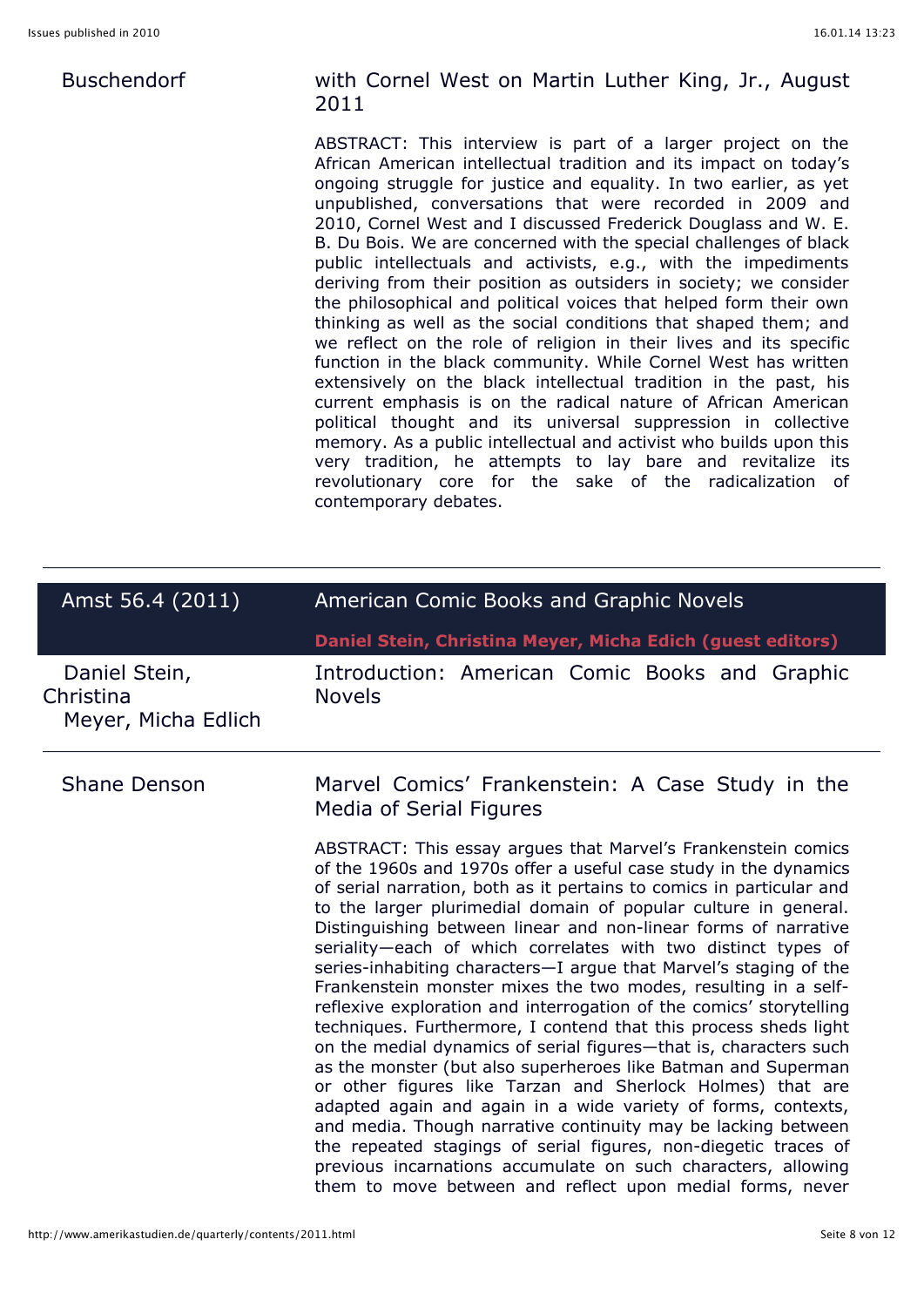wholly contained in a given diegetic world. Accordingly, Marvel's depiction of the Frankenstein monster leads to a self-reflexive probing of comic books' forms of narrative and visual mediality, ultimately problematizing the very building blocks of comics as a medium—the textual and graphic framings that, together, narrate comics' serialized stories.

James F. Wurtz **Willem State Wout there in the Asylum**": Physical, Mental, and Structural Space in Grant Morrison and Dave McKean's *Arkham Asylum: A Serious House on Serious Earth*

> ABSTRACT: In Grant Morrison and Dave McKean's *Arkham Asylum: A Serious House on Serious Earth* (1989), Batman travels through Gotham City's most famous residence, where his encounters with its inmates force him to reexamine his own psyche. The house itself has a story to tell, and the history of the Asylum is interwoven with the tale of Batman's dark night of the soul. Underpinning the narrative is a complex examination of the nature of space and the spatial in the graphic novel, and *Arkham Asylum* uses this examination to self-reflexively interrogate the nature of comic form. *Arkham Asylum* structures its narrative according to both the layout of the house and to sacred architecture, and it also spatializes sanity and insanity. At the same time, the form of the comic (itself reliant on the readers' negotiation of the arranged spaces on the page in front of them) allows Morrison and McKean to reimagine the potential of the superhero genre and inquire into the nature of the relationship between reader and text.

#### Fredrik Strömberg "Yo, rag-head!": Arab and Muslim Superheroes in American Comic Books after 9/11

ABSTRACT: The relationship between the United States and the Arab/Muslim world has been problematic, to say the least, and has left its mark on American popular culture in general and on comics in particular. A small number of studies conducted in the 1980s and 1990s about the portrayal of Arabs and Muslims in American comics have shown a profusion of negative stereotypes and a conspicuous absence of Arab and/or Muslim heroes. This essay revisits this discourse and examines the ways in which Arabs and Muslims have been portrayed in the most American of all genres—the superhero comic book—since the terrorist attacks of September 11, 2001. In order to understand how these comics communicate ideas and representations of the 'Arab/Middle Eastern/Muslim' to American readers, this essay conducts a critical discourse analysis based on the idea of the 'Oriental Other.' After 9/11, the number of characters who are portrayed as Arab Muslims, Arab Americans, and American Muslims, both male and female, from the openly devout and zealous to the privately and nominally religious, has increased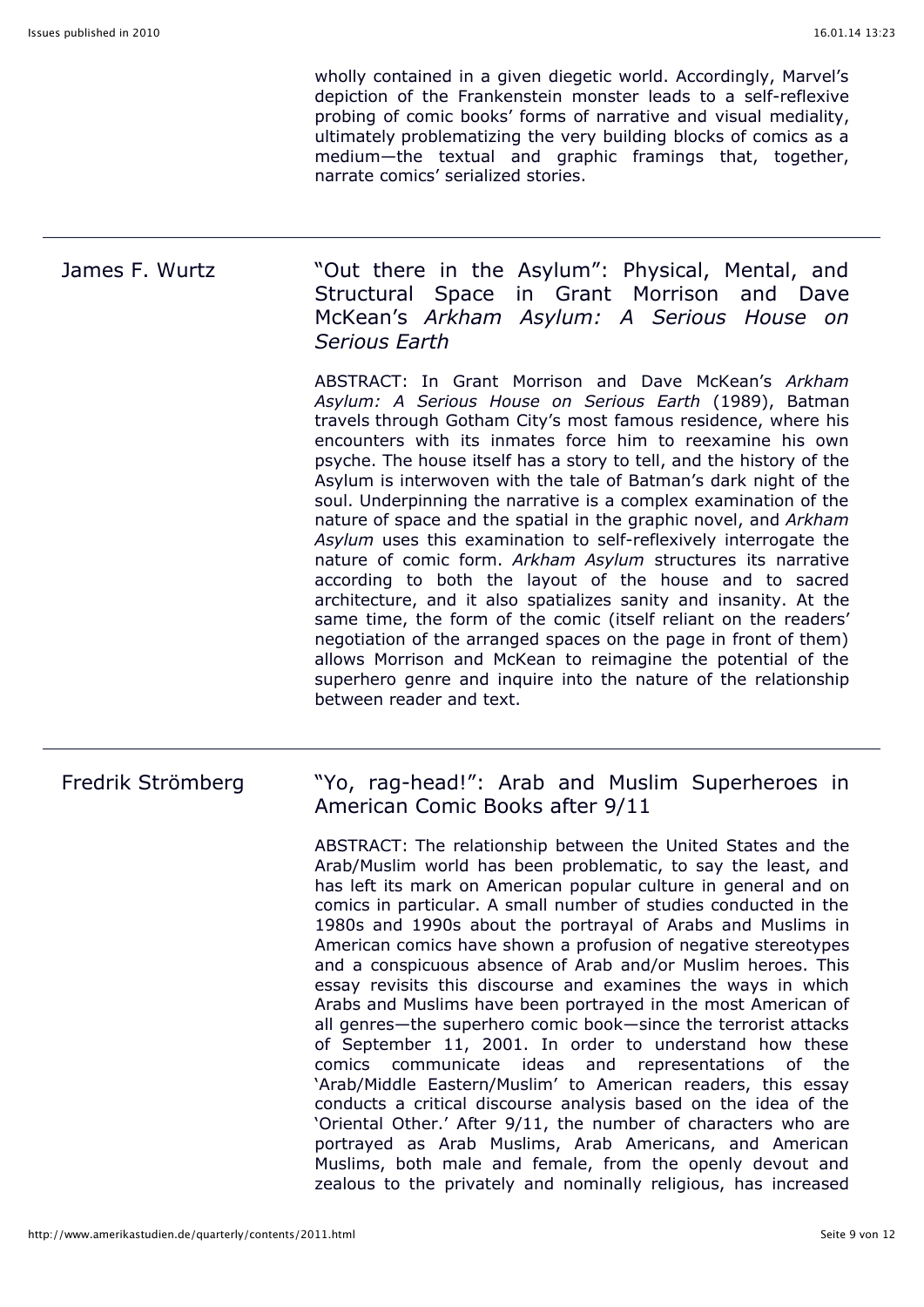noticeably. Although such characters seem to have been created to resist stereotypical or racist configurations of Arabs and/or Muslims as terrorists, they nonetheless partake in the 'Othering' of these groups in American public discourse through stereotypes in both visual and verbal communication, and thus often unintentionally reinforce rather than counteract stereotypes of the Oriental Other.

#### Astrid Böger Conquering Silence: David Small's *Stitches* and the Art of Getting Better

ABSTRACT: When David Small's graphic narrative *Stitches: A Memoir* appeared in September 2009, it met instantly with great critical enthusiasm. Moreover, it was selected as a finalist for the 2009 National Book Award and it received no fewer than two Will Eisner Comic Industry Awards in 2010. Critical praise was duly expressed by Rachel Cooke, who reviewed the book for the *Guardian* following its European release in May 2010, and who went so far as to call *Stitches* "a triumphant testament of survival." Moving beyond such efforts at labeling a compelling representative of the growing field of graphic narrative, this essay explores the ways in which Small's memoir about his difficult experience of growing up in a repressive family in 1950s Detroit, makes use of and expands the currently budding genre of graphic life writing in order to create a unique aesthetic of traumatic memory recovered in the graphic mode, thereby productively contributing to the overlapping discourses on trauma and memory studies. Arguably, the genre of the graphic memoir proves particularly suitable for negotiating the pressures of the personal environment of the 'autographic I' by presenting a form of 'graphic cure,' even as it exposes a painfully pathological side of life in postwar America.

#### Simon Dickel "Can't Leave Me Behind": Racism, Gay Politics, and Coming of Age in Howard Cruse's *Stuck Rubber Baby*

ABSTRACT: On three different narrative levels, Howard Cruse's *Stuck Rubber Baby* portrays the coming of age and coming out of its white narrator, Toland Polk, in the American South in the 1950s and 1960s. This graphic novel shows that Toland's personal developments are closely and necessarily linked to racist violence and the politics of the Civil Rights Movement. Analyzing the narrative functions of music, the translinear leitmotif of a crushed head, and Cruse's manipulation of panel frames and gutters, I argue that *Stuck Rubber Baby* uses these three aspects to connect Toland's biography to black history. The three devices allow Cruse to explore and interrogate the interrelated politics of black and gay liberation. Cruse is careful not to equate racism and homophobia. Picturing the black gay and lesbian characters Les, Esmeraldus, Marge, and Effie as being rooted within the black community, he circumvents the fallacy of stating that both forms of oppressions are analogous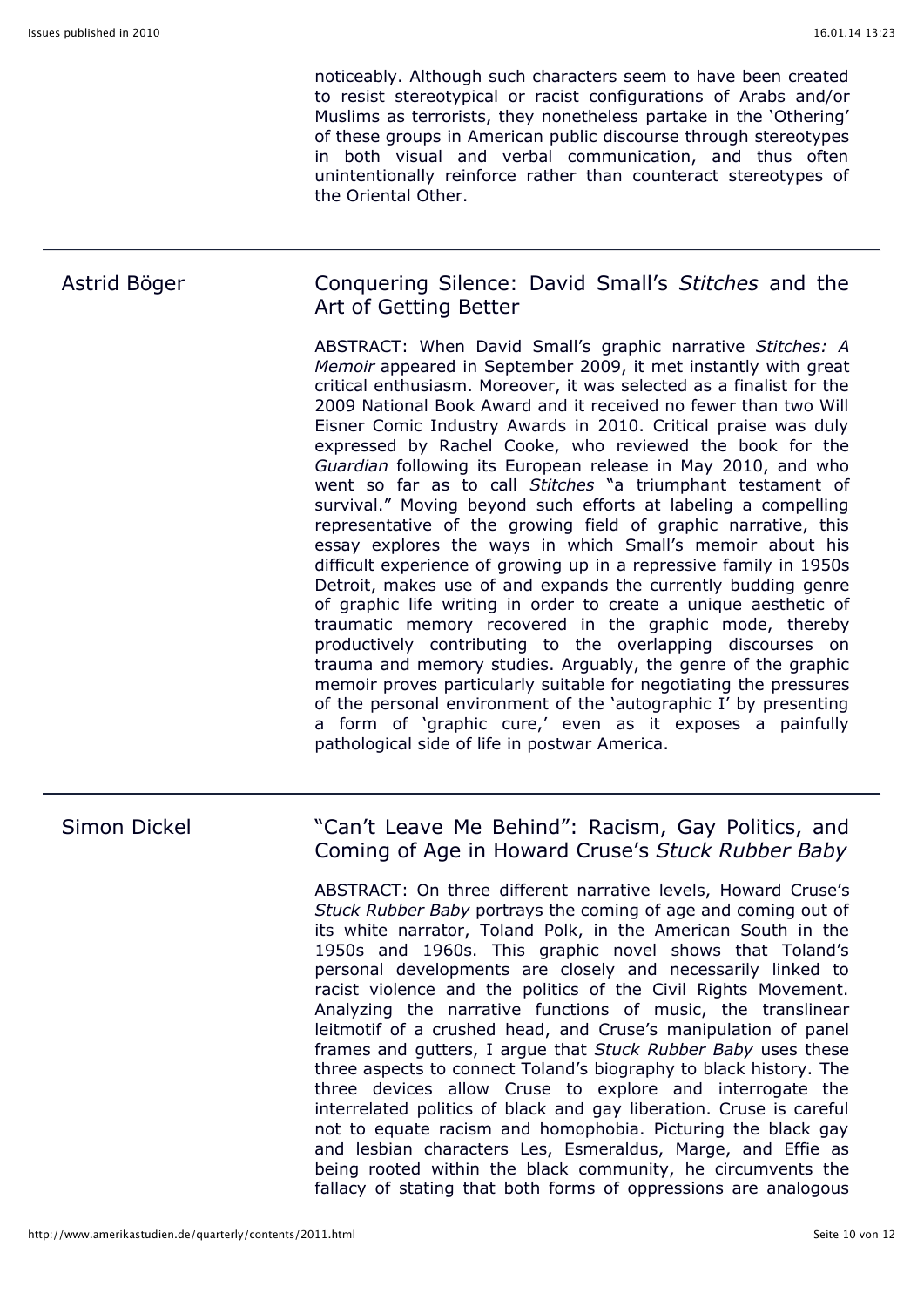and effectively counters common stereotypical assumptions about the prevalence of homophobia in black communities.

# Kai Mikkonen Graphic Narratives as a Challenge to Transmedial Narratology: The Question of Focalization

ABSTRACT: This essay discusses three premises of focalization theory and narrative perspective that bear particular relevance to the question of narrative mediation in visual storytelling, specifically in regard to graphic narratives. These questions include the fundamental distinctions between 'who speaks' and 'who sees,' between the source and the degree of focalization and the entity focalized, and between personal and impersonal vantage points. Inspired by recent developments in focalization theory and transmedial narratology, the essay emphasizes the importance of medium-specific features in graphic storytelling and perspective-taking and ponders the narratological problems that these features create. Designating the degree of deixis in graphic images on the visual level is exceedingly difficult; moreover, many types of focalization in graphic narratives do not fall as easily within the external/internal divide as in literary narratives. In order to develop a truly transmedial concept of focalization, it is important for narrative theory not only to find common ground between different narrative media in respect to their techniques and processes of perspective-taking, but also to develop ways to explain the fundamental differences between verbal and visual focalization or among different varieties of pictorial narration. Graphic narratives present a specific challenge to transmedial narratology, as the medium requires that the reader integrate perceptual information from different semiotic channels in ways that are both similar to, and different from, other forms of multimodal narration.

#### Carola Hecke Graphic Novels as a Teaching Tool in High School and University English as a Foreign Language (EFL) Classrooms

ABSTRACT: The didactic potential and pedagogical value of graphic novels have caught the attention of American Studies and EFL teaching methodologists, who have realized that graphic novels can, as teaching and learning tools, foster creative communication and intercultural learning. While such advantages of graphic novels have been highlighted repeatedly, these texts have not yet become an integral part of high school and university curricula. Against the backdrop of these reflections, this essay explains how graphic novels can be used to achieve major institutional objectives of foreign language education, facilitate the teaching of intercultural communicative competence (ICC), and increase reading motivation in EFL classes from grade 7 to grades 12 or 13. Since understanding images is a prerequisite for interpreting graphic novels, this essay further emphasizes the importance of developing students' and future